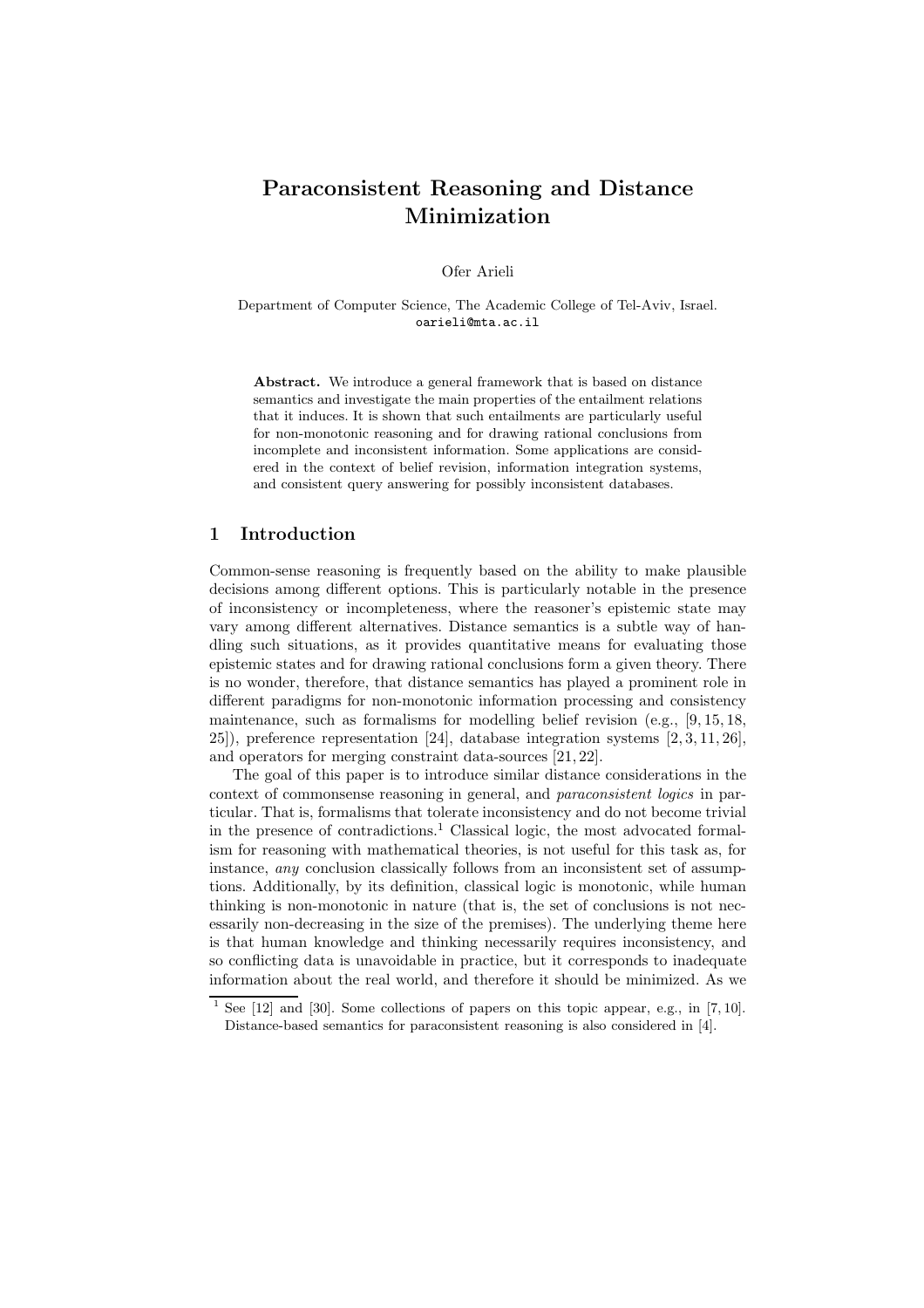show below, this intuition is nicely and easily expressed in terms of distance semantics.

The rest of this paper is organized as follows: in the next section we introduce the framework and the family of distance-based entailments that it induces. Then, in Section 3 we consider some basic properties of these entailments and in Section 4 we discuss their applications in relevant areas, such as operators for belief revision and consistent query answering in database systems. Finally, in Section 5 we briefly discuss some extensions to multiple-valued structures. In Section 6 we conclude.

#### 2 Distance-based semantics and entailments

The intuition behind our approach is very simple. Suppose, for instance, that a certain set of assumptions  $\Gamma$  consists only of two facts  $p$  and  $q$ . In this case it seems reasonable to use the classical entailment for inferring the formulas in the transitive closure of  $\Gamma$ . If we learn now that  $\neg p$  also holds, classical logic become useless, as everything classically follows from  $\Gamma' = \Gamma \cup \{\neg p\}$ . The decision how to maintain the inconsistent fragment of  $\Gamma'$  depends on the underlying formalism. For example, most of the belief revision operators prefer more recent information thus conclude  $\neg p$  and exclude p in this case. Alternatively, many merging operators that view  $\Gamma$  and  $\neg p$  as belief bases of two different sources will retract both p and  $\neg p$ , and so forth. It is evident, however, that  $\neg q$  should not follow from  $\Gamma'$ . In our context this is captured by the fact that valuations in which q holds are 'closer' to  $\Gamma'$  (thus are more plausible) than valuations in which  $q$  is falsified. In what follows we formalize this idea.

In the sequel, unless otherwise stated, we shall consider *finite* theories (i.e., sets of premises, denoted by  $\Gamma$ ) in a propositional language  $\mathcal L$  with a finite set Atoms of atomic formulas. The space of the two-valued interpretations on Atoms is denoted by  $\Lambda$ . The set of atomic formulas that occur in the formulas of Γ is denoted Atoms(Γ) and the set of models of Γ (that is, the two-valued interpretations  $\nu \in \Lambda$  such that  $\nu(\psi) = t$  for every  $\psi \in \Lambda$  is denoted  $mod(\Gamma)$ .

**Definition 1.** A total function  $d: U \times U \rightarrow \mathbb{R}^+$  is called *pseudo distance* on U if it is symmetric  $(\forall u, v \in U \ d(u, v) = d(v, u))$  and preserves identity  $(\forall u, v \in U \ d(u, v))$ U  $d(u, v) = 0$  iff  $u = v$ ). A *distance function* on U is a pseudo distance on U that satisfies the triangular inequality  $(\forall u, v, w \in U \ d(u, v) \leq d(u, w) + d(w, v)).$ 

Example 1. The the following two functions are distances on  $\Lambda$ .

- The Hamming distance:  $d^H(\nu,\mu) = |\{p \in \text{Atoms} \mid \nu(p) \neq \mu(p)\}|$ .<sup>2</sup>

- The drastic distance:  $d^U(\nu,\mu) = 0$  if  $\nu = \mu$  and  $d^U(\nu,\mu) = 1$  otherwise.

<sup>&</sup>lt;sup>2</sup> I.e.,  $d^{H}(\nu,\mu)$  is the number of atoms p s.t.  $\nu(p) \neq \mu(p)$ . This function is also known as the Dalal distance [13].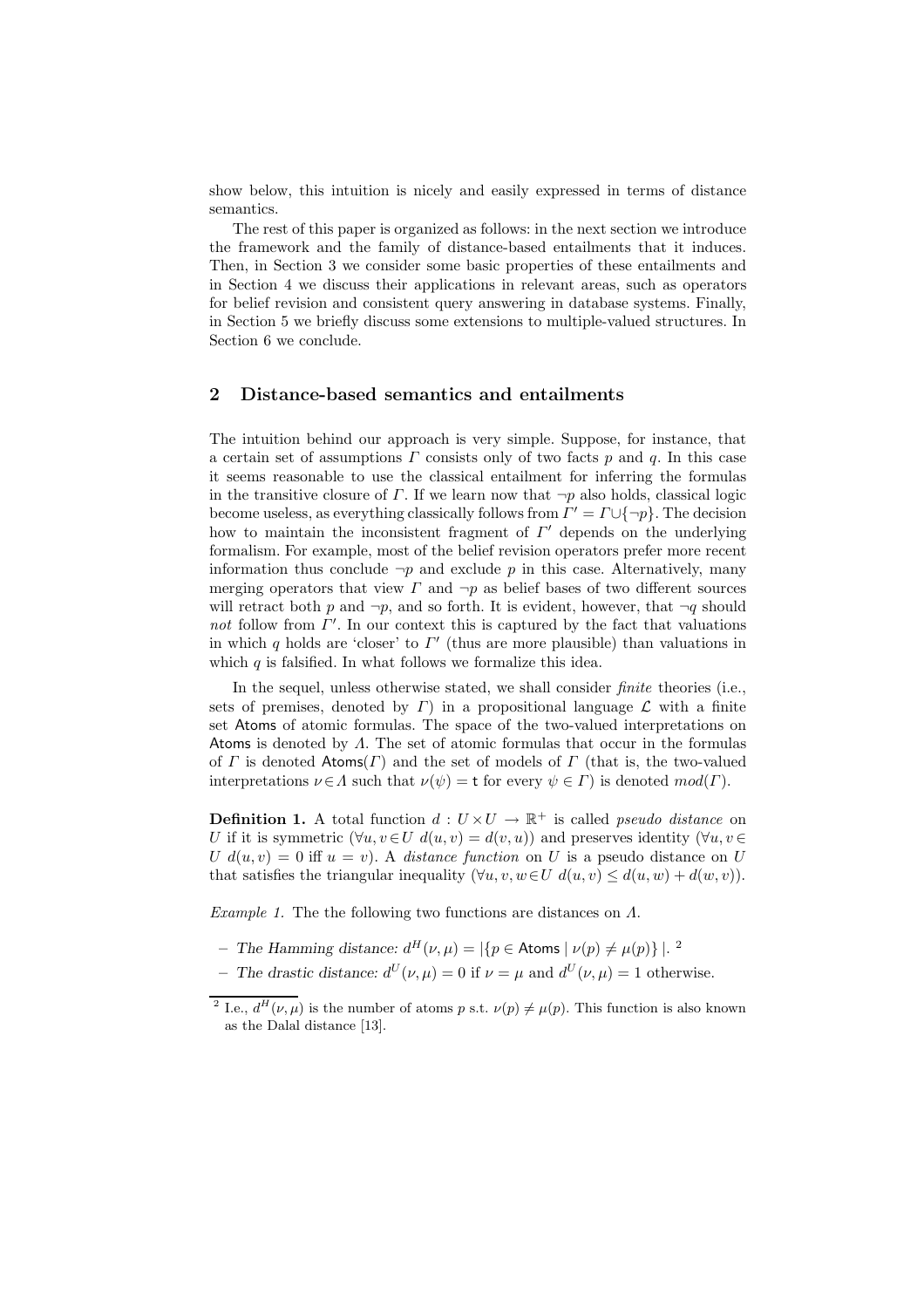**Definition 2.** A numeric aggregation function f is a total function that accepts a multiset of real numbers and returns a real number. In addition,  $f$  is nondecreasing in the values of its argument,<sup>3</sup>  $f(\lbrace x_1,\ldots,x_n \rbrace) = 0$  iff  $x_1 = \ldots =$  $x_n = 0$ , and  $\forall x \in \mathbb{R}$   $f(\lbrace x \rbrace) = x$ .

The aggregation functions in Definition 2 may be, e.g., a summation or the average of the distances, the maximum value among those distances (which yields a worst case analysis), a median value (for mean case analysis), and so forth. Such functions are common, for instance, in data integration systems (see, e.g., Example 5 in Section 4.3).

**Definition 3.** Given a theory  $\Gamma = {\psi_1, \ldots, \psi_n}$ , a two-valued interpretation  $\nu$ , a pseudo-distance  $d$  and an aggregation function  $f$ , define:

$$
- d(\nu, \psi_i) = \min\{d(\nu, \mu) \mid \mu \in mod(\psi_i)\},
$$

 $- \delta_{d,f}(\nu,\Gamma) = f({d(\nu,\psi_1),\ldots,d(\nu,\psi_n)}).$ 

The next definition captures the intuition behind distance semantics that the relevant interpretations of a theory  $\Gamma$  are those that are  $\delta_{d,f}$ -closest to  $\Gamma$ .

**Definition 4.** The most plausible valuations of  $\Gamma$  (with respect to a pseudo distance d and an aggregation function f) are the valuations  $\nu$  that belong to the following set:

$$
\Delta_{d,f}(\Gamma) = \{ \nu \in \Lambda \mid \forall \mu \in \Lambda \, \delta_{d,f}(\nu, \Gamma) \leq \delta_{d,f}(\mu, \Gamma) \}.
$$

Corresponding consequence relations are now defined as follows.

**Definition 5.** For a pseudo distance  $d$  and an aggregation function  $f$ , define  $\Gamma \models_{d,f} \psi$  if  $\Delta_{d,f}(\Gamma) \subseteq mod(\psi)$ . That is, conclusions should follow from all of the most plausible valuations of the premises.

Example 2. Consider  $\Gamma = \{p, q, r, \neg p \lor \neg q, r \land s\}$ . This theory is not consistent, and so everything classically follows from it, including, e.g.,  $\neg r$ , which seems to be a very strange conclusion in this case.<sup>4</sup> Using distance-based semantics, this anomaly can be lifted. The following table lists the distances between the relevant valuations and  $\Gamma$  according to several common metrics:

|         | $\boldsymbol{q}$ | $\,r$ | $\mathcal{S}_{\mathcal{S}}$ | $\partial_d U_{,\Sigma}$ | $O_dH, \Sigma$ | $\partial_d H$ <sub>max</sub> |            | q | $\boldsymbol{r}$ | S | $O_dU_{\mathcal{L}}$ | $\delta_{d^H,\Sigma}$ | $\delta_{d^H,\rm max}$ |
|---------|------------------|-------|-----------------------------|--------------------------|----------------|-------------------------------|------------|---|------------------|---|----------------------|-----------------------|------------------------|
| $\nu_1$ |                  | t     |                             |                          |                |                               | $\nu_9$    |   |                  | τ | 1                    |                       |                        |
| $\nu_2$ |                  | t     |                             | $\overline{2}$           | $\overline{2}$ |                               | $\nu_{10}$ |   |                  |   | $\overline{2}$       | $\overline{2}$        |                        |
| $\nu_3$ |                  |       |                             | 3                        | 3              |                               | $\nu_{11}$ |   |                  | t | 3                    | 3                     |                        |
| $\nu_4$ |                  |       |                             | 3                        | 4              | ≘                             | $\nu_{12}$ |   |                  |   | 3                    |                       |                        |
| $\nu_5$ |                  | t     | t                           |                          |                |                               | $\nu_{13}$ |   |                  | t | $\overline{2}$       | $\overline{2}$        |                        |
| $\nu_6$ |                  |       |                             | റ                        | $\mathfrak{D}$ |                               | $\nu_{14}$ |   |                  |   | 3                    | 3                     |                        |
| $\nu_7$ |                  |       |                             | 3                        | 3              |                               | $\nu_{15}$ |   |                  |   | 4                    |                       |                        |
| $\nu_8$ |                  |       |                             | 3                        |                |                               | $\nu_{16}$ |   |                  |   |                      | 5                     |                        |

<sup>3</sup> That is, the function value is non-decreasing when an element in the multiset is replaced by a larger element.

<sup>&</sup>lt;sup>4</sup> Indeed, r is not part of the inconsistent fragment of  $\Gamma$ , therefore it is not sensible in this case to conclude its complement.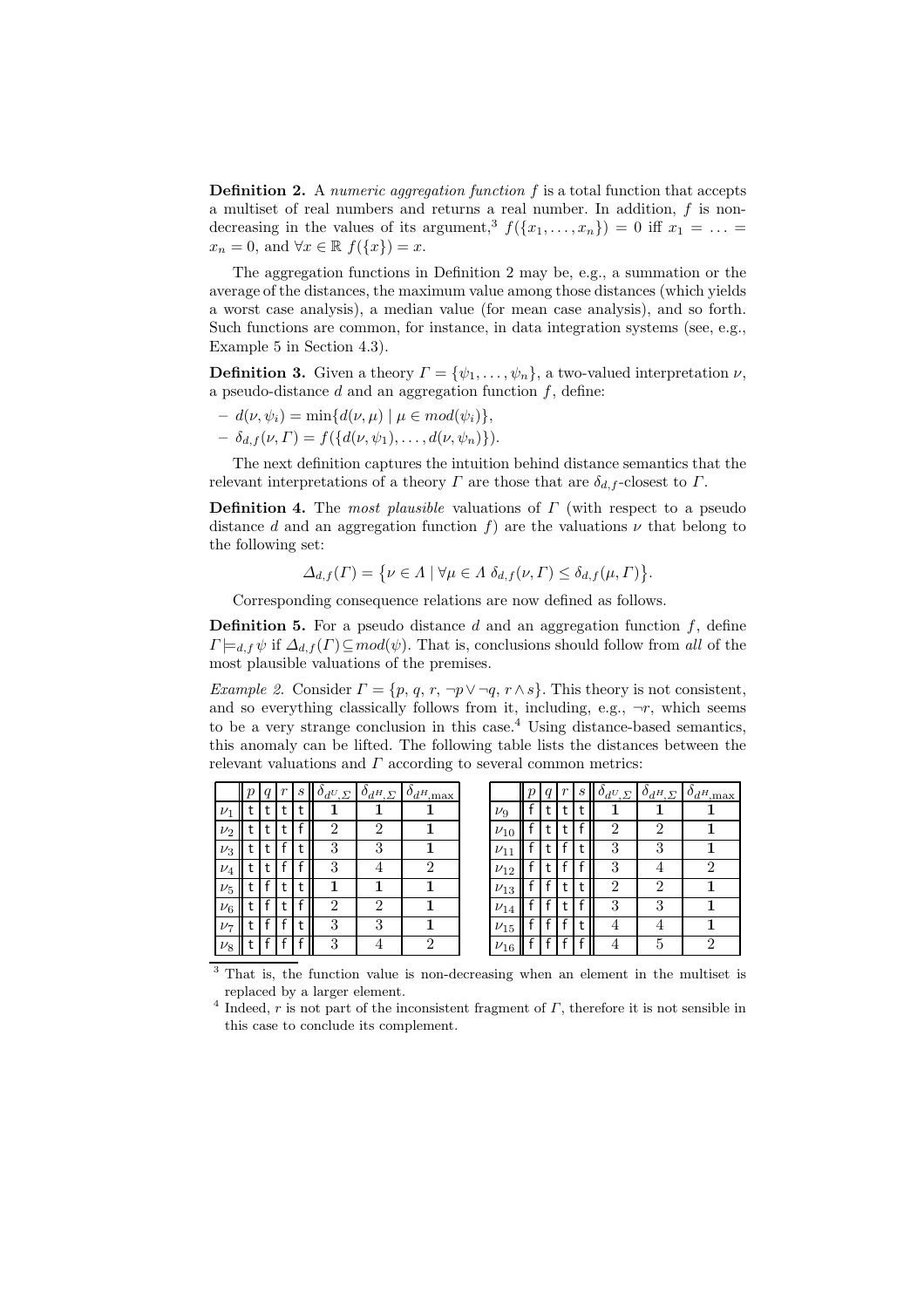Here,  $\Delta_{d^U,\Sigma}(\Gamma) = \Delta_{d^H,\Sigma}(\Gamma) = \{\nu_1,\nu_5,\nu_9\}$ , thus  $\Gamma \models_{d^U,\Sigma} r$  and  $\Gamma \models_{d^H,\Sigma} r$ , while  $\Gamma \not\models_{d^U, \Sigma} \neg r$  and  $\Gamma \not\models_{d^H, \Sigma} \neg r$ . The same thing happens with s, as intuitively expected. Note also that the atoms  $p, q$  that are involved in the inconsistency are not deducible from  $\Gamma$ , nor their complements. The entailment  $\models_{d^H,\max}$  is more cautious; it does not allow to infer neither  $\neg r$  (as expected) nor r, but the weaker conclusion  $r \vee s$  is deducible.

# 3 Reasoning with  $\models d, f$

The principle of uncertainty minimization by distance semantics, depicted in Definition 5, is in fact a preference criterion among different interpretations of the premises. In this respect, the formalisms that are defined here may be considered as a certain kind of preferential logics [27, 28, 32], as only 'preferred' valuations (those that are 'as close as possible' to the set of premises) are taken into consideration for drawing conclusions from the premises. When the set of premises is classically consistent, its set of models is not empty, so it is natural to choose these valuations as the preferred (i.e., most plausible) ones. The following proposition shows that the models of a theory  $\Gamma$  are indeed closest to  $\Gamma$ <sup>5</sup>

**Proposition 1.** Let  $\Gamma$  be a consistent theory. For every pseudo distance d and aggregation function f,  $\Delta_{d,f}(\Gamma) = mod(\Gamma)$ .

**Corollary 1.** Let  $\models$  be the standard entailment of classical logic. For every classically consistent set of formulas  $\Gamma$  and formula  $\psi$ ,  $\Gamma \models \psi$  iff  $\Gamma \models_{d,f} \psi$ .

A characteristic property of distance-based entailments is that contradictions do not have an explosive character:

**Proposition 2.** For every pseudo distance d and aggregation function  $f_1 \models d, f_2$ is paraconsistent.

Corollary 1 and Proposition 2 imply the following desirable property of  $\models d, f$ :

**Corollary 2.** For every pseudo distance d and aggregation function  $f$ ,  $\models$ <sub>d,f</sub> is the same as the classical entailment with respect to consistent premises, and is non-trivial otherwise.

For the next propositions we concentrate on unbiased distances:

**Definition 6.** A (pseudo) distance d is unbiased, if for every formula  $\psi$  and every two-valued interpretations  $\nu_1, \nu_2$ , if  $\nu_1(p) = \nu_2(p)$  for every  $p \in \text{Atoms}(\psi)$ , then  $d(\nu_1, \psi) = d(\nu_2, \psi)$ .

The last property assures that a distance between an interpretation and a formula depends only on the relevant atoms (i.e., those that appear in the formula), so it is not 'biased' by irrelevant atoms. Note, e.g., that the distances in Example 1 are unbiased.

Next we show that entailments that are defined by unbiased distances, are non-monotonic, and so conclusions may be retracted in light of new information.

<sup>5</sup> Due to space limitations proofs will appear in an extended version of this paper.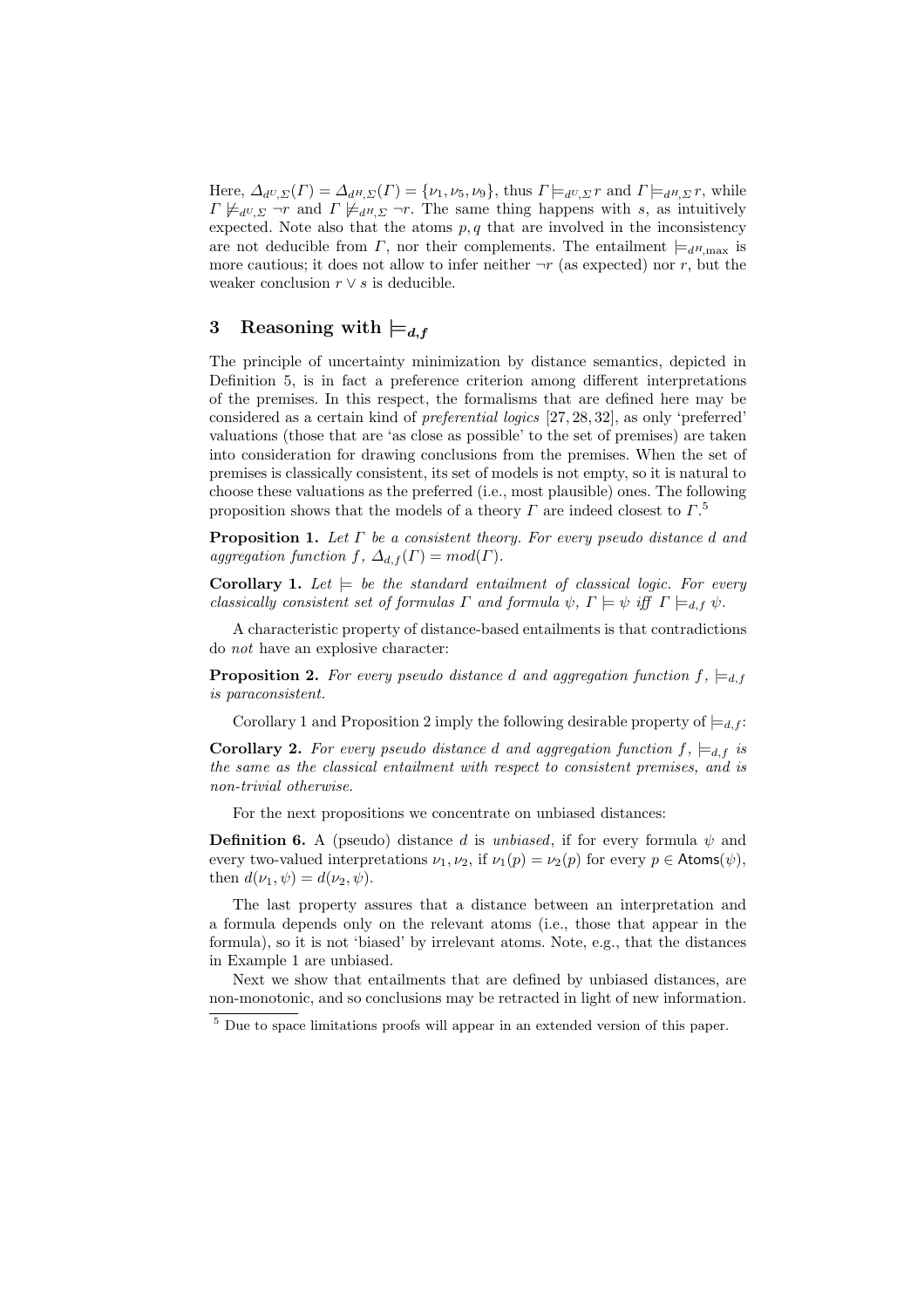Proposition 3. For every unbiased pseudo distance d and aggregation function  $f, \models_{d,f}$  is non-monotonic.

It is important to note that often, non-monotonicity goes along with rationality, that is: previously drawn conclusions do not have to be revised in light of new information that has no influence on the existing set of premises. This is shown in Proposition 4 below:

**Definition 7.** An aggregation function f is hereditary, if  $f(\{x_1, \ldots, x_n\})$  $f({y_1, \ldots, y_n})$  implies  $f({x_1, \ldots, x_n, z_1, \ldots, z_m}) < f({y_1, \ldots, y_n, z_1, \ldots, z_m})$ .

**Proposition 4.** Let  $d$  be an unbiased pseudo distance and  $f$  a hereditary aggregation function. If  $\Gamma \models_{d,f} \psi$  then  $\Gamma, \phi \models_{d,f} \psi$  for every formula  $\phi$  such that Atoms( $\Gamma \cup {\psi}$ ) ∩ Atoms( ${\phi}$ ) =  $\emptyset$ .

Intuitively, the condition on  $\phi$  in Proposition 4 guarantees that  $\phi$  is 'irrelevant' for  $\Gamma$  and  $\psi$ . The intuitive meaning of Proposition 4 is, therefore, that the reasoner does not have to retract  $\psi$  when learning that  $\phi$  holds.<sup>7</sup>

We conclude this section by observing that in general, a distance-based entailment of the form  $\models d, f$  does not satisfy any of the three properties that a Tarskian consequence relation [33] should have. Indeed, let d be an unbiased pseudo distance and f a hereditary aggregation function. Then

- 1. Example 2 shows that  $\models d, f$  is not reflexive,
- 2. Proposition 3 shows that  $\models d, f$  is not monotonic, and
- 3. the cut rule is violated as well: by Corollary 1,  $p \models_{d,f} \neg p \rightarrow q$  and  $\neg p, \neg p \rightarrow q$  $q \models_{d,f} q$ , but, as it is easily verified,  $p, \neg p \not\models_{d,f} q$ .

Yet, for unbiased pseudo distances and hereditary functions,  $\models_{d,f}$  does satisfy the weaker conditions stated in Definition 9 below, guaranteeing a 'proper behaviour' of nonmonotonic entailments in the context of inconsistent information.

**Definition 8.** Denote by  $\Gamma = \Gamma' \oplus \Gamma''$  that  $\Gamma$  can be partitioned to two subtheories  $\Gamma'$  and  $\Gamma''$  (i.e.,  $\Gamma = \Gamma' \cup \Gamma''$  and  $\text{Atoms}(\Gamma') \cap \text{Atoms}(\Gamma'') = \emptyset$ ).

**Definition 9.** A *cautious* consequence relation is a relation  $\sim$  between sets of formulae and formulae, that satisfies the following conditions:

cautious reflexivity: if  $\Gamma = \Gamma' \oplus \Gamma''$  and  $\Gamma'$  is consistent, then  $\Gamma \sim \psi$  for  $\psi \in \Gamma'$ . cautious monotonicity [16]: if  $\Gamma \mid \sim \psi$  and  $\Gamma \mid \sim \phi$ , then  $\Gamma, \psi \mid \sim \phi$ . cautious cut [23]: if  $\Gamma \sim \psi$  and  $\Gamma, \psi \sim \phi$ , then  $\Gamma \sim \phi$ .

Proposition 5. For an unbiased pseudo distance d and a monotonic hereditary aggregation function  $f$ ,  $\models_{d,f}$  is a cautious consequence relation.

 $6$  Note that hereditary, unlike monotonicity, is defined by strict inequalities. Thus, for instance, the summation is hereditary (as distances are non-negative), while the maximum function is not hereditary.

 $7$  To see that the condition on  $f$  in Proposition 4 is indeed necessary, consider again the theory  $\Gamma$  in Example 2 and let  $\Gamma' = \{r, r \wedge s\}$ . Then  $\Gamma' \models_{d^H, \max} r$  but  $\Gamma \not\models_{d^H, \max} r$ .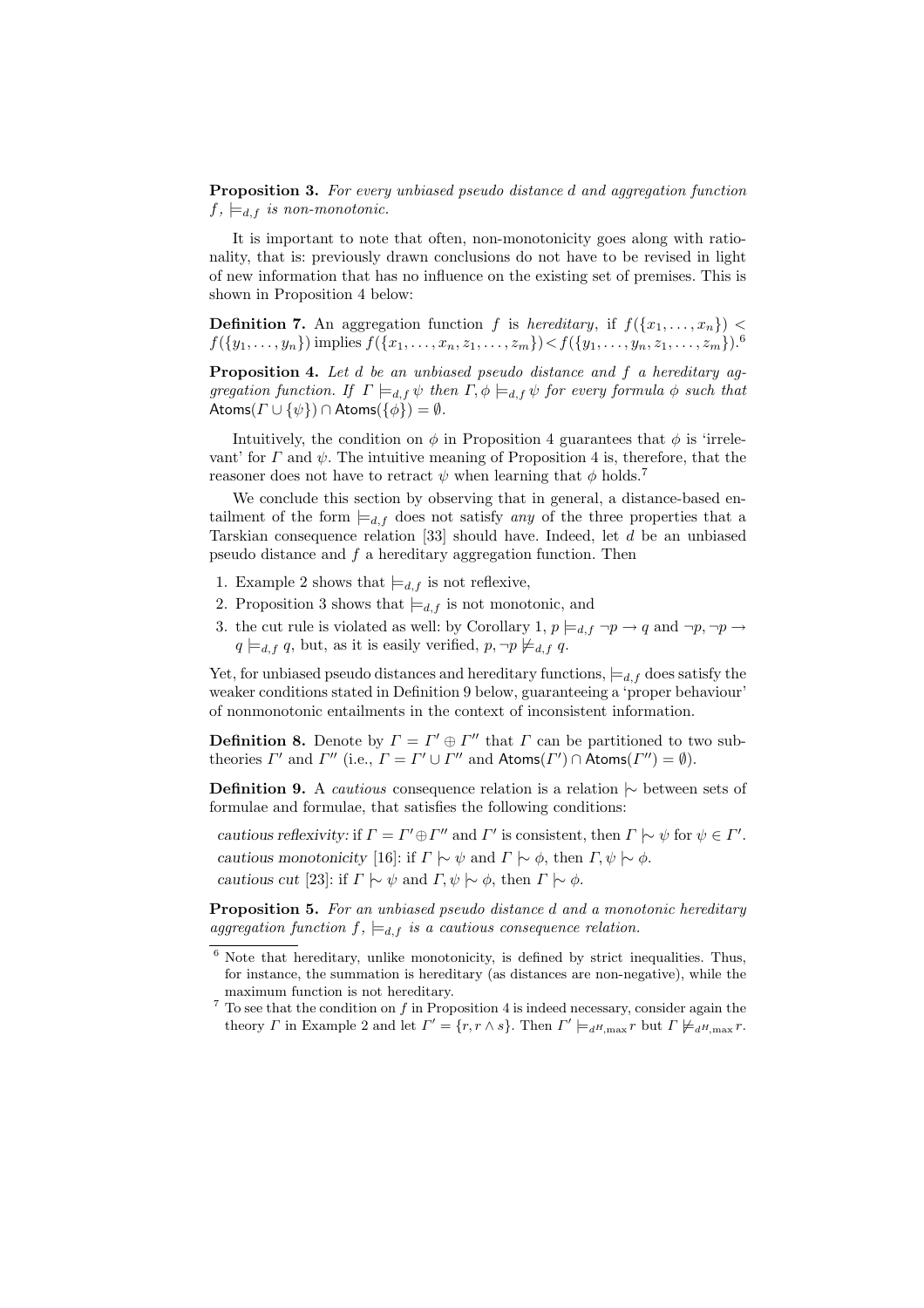### 4 Some Applications

The general form of distance-based reasoning allows us to apply it in several areas. Below we show this in the context of three basic operations in information systems: repair (Section 4.1), revision (Section 4.2) and merging (Section 4.3).

#### 4.1 Database Repair

**Definition 10.** A *database DB* is a pair  $(D, \mathcal{IC})$ , where D (the database instance) is a finite set of atoms, and  $IC$  (the *integrity constraints*) is a finite and consistent set of formulae.

The meaning of  $\mathcal D$  is determined by the conjunction of its facts, augmented with Reiter's closed world assumption [31], stating that each atomic formula that does not appear in D is false:  $\text{CWA}(\mathcal{D}) = \{\neg p \mid p \notin \mathcal{D}\}\$ . A database  $\mathcal{DB} = (\mathcal{D}, \mathcal{IC})$ is thus associated with the following theory:  $\Gamma_{\mathcal{DB}} = \mathcal{D} \cup \mathsf{CWA}(\mathcal{D}) \cup \mathcal{IC}.$ 

A database  $(D, \mathcal{IC})$  is *consistent* if all the integrity constraints are satisfied by the database instance, that is:  $\mathcal{D} \cup \text{CWA}(\mathcal{D}) \models \psi$  for every  $\psi \in \mathcal{IC}$ . When a database is not consistent, at least one integrity constraint is violated, and so it is usually required to 'repair' the database, i.e., restore its consistency. Clearly, the repaired database instance should be consistent and at the same time as close as possible to D. This can be described in our framework as follows: given a pseudo distance d and an aggregation function  $f$ , we consider for every database  $\mathcal{DB}$ the following set of (most plausible) interpretations (cf. Definition 4, where  $\Lambda$  is replaced by  $mod(\mathcal{IC})$ :

$$
\Delta_{d,f}(\Gamma_{\mathcal{DB}}) = \{ \nu \in mod(\mathcal{IC}) \mid \forall \mu \in mod(\mathcal{IC}) \delta_{d,f}(\nu, \mathcal{D} \cup \text{CWA}(\mathcal{D})) \leq \delta_{d,f}(\mu, \mathcal{D} \cup \text{CWA}(\mathcal{D})) \}.
$$

Again, we denote  $\mathcal{DB} \models_{d,f} \psi$  if  $\Delta_{d,f}(\Gamma_{\mathcal{DB}}) \subseteq mod(\psi)$ .

Now we can represent consistent query answering [2, 3] in our framework:

**Definition 11.** Let  $\mathcal{DB}$  be a (possibly inconsistent) database, and let  $\psi$  be a formula in  $\mathcal{L}$ .

- If  $\Delta_{d,f}(\Gamma_{\mathcal{DB}}) \cap mod(\psi) \neq \emptyset$  (i.e.,  $\psi$  is satisfied by *some* most plausible interpretation of  $\Gamma_{\mathcal{DB}}$ ), we say that  $\psi$  credulously follows from  $\mathcal{DB}$ .
- If  $\mathcal{DB} \models_{d,f} \psi$  (i.e.,  $\psi$  is satisfied by every most plausible interpretation of  $(\Gamma_{\mathcal{DB}})$ , then  $\psi$  conservatively follows from  $\mathcal{DB}$ .

*Example 3.* Let  $\mathcal{D} = \{p, r\}$ , and  $\mathcal{IC} = \{p \rightarrow q\}$ . Here,  $\Gamma_{\mathcal{DB}} = \{p, r, \neg q, p \rightarrow q\}$ . When d is the drastic distance and f is the summation function,  $\Delta_{d,f}(\Gamma_{\mathcal{DB}})$  has two elements:  $\nu_1(p) = t$ ,  $\nu_1(q) = t$ ,  $\nu_1(r) = t$  and  $\nu_2(p) = f$ ,  $\nu_2(q) = f$ ,  $\nu_2(r) = t$ t. In terms of distance entailment, then,  $\Gamma_{\mathcal{DB}} \models_{d^U, \Sigma} r$ , while  $\Gamma_{\mathcal{DB}} \not\models_{d^U, \Sigma} p$  and  $\Gamma_{\mathcal{DB}} \not\models_{d^U \Sigma} q$ . This can be justified by the fact that there are two ways to restore the consistency of  $\mathcal{DB}$  by minimal changes in the database instance: either q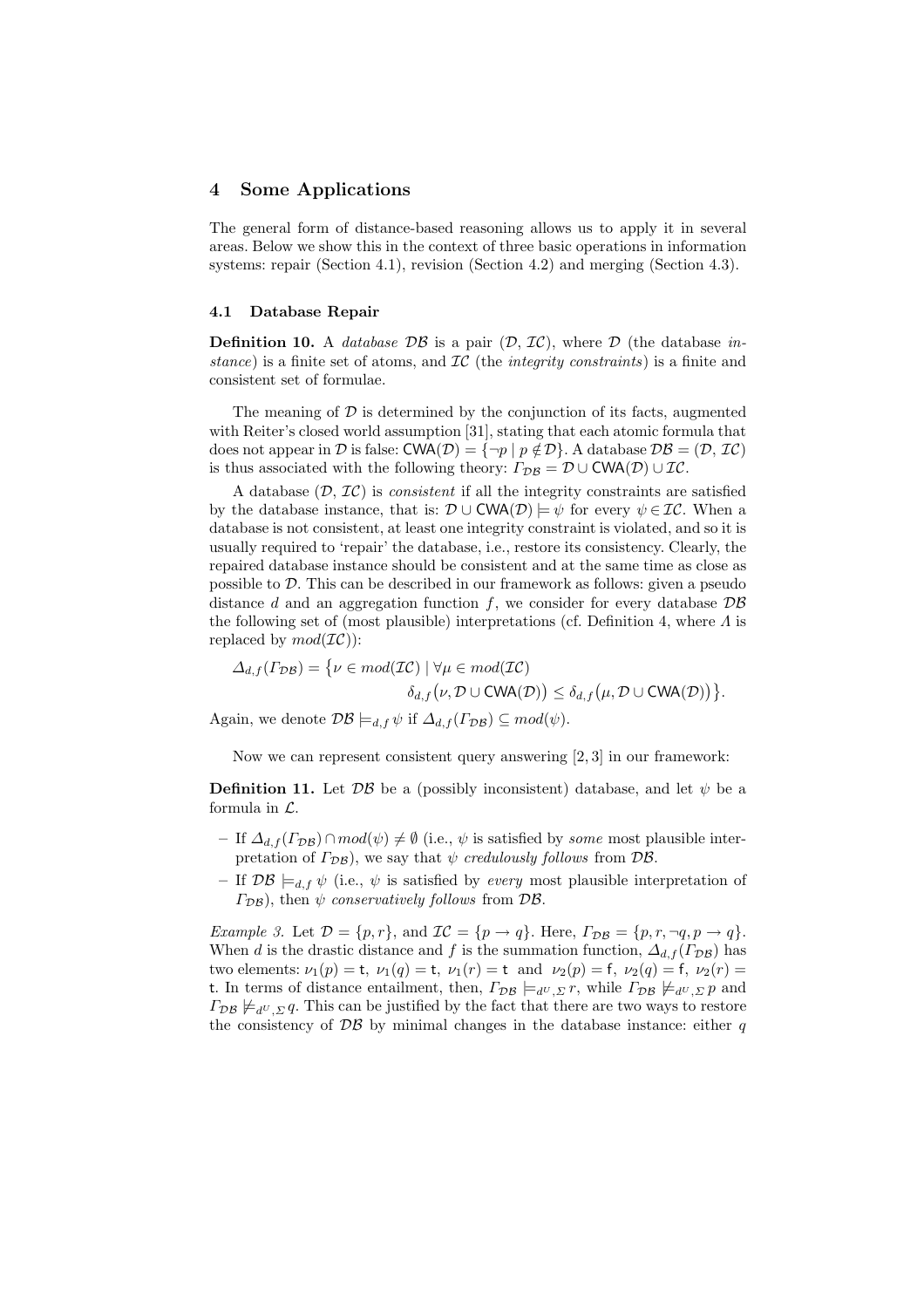is inserted to the database instance or  $p$  is deleted from it. This leave  $r$  the only element that is always in the 'repaired' database instance. Indeed, there is no reason to remove  $r$  from  $\mathcal{D}$ , as this will not contribute to the consistency restoration of DB.

It follows, then, that r conservatively (and so credulously) follows from  $\mathcal{DB}$ , while p and q credulously (but not conservatively) follow from  $\mathcal{DB}$ . The same results are obtained by the query answering formalisms considered e.g. in [2, 3, 6, 17].

#### 4.2 Belief Revision

A belief revision theory describes how a belief state is obtained by the revision of a belief state B by some new information,  $\psi$ . The new belief state, denoted  $\mathcal{B} \circ \psi$ , is usually characterized by the 'closest' worlds to  $\beta$  in which  $\psi$  holds. Clearly, this principle of minimal change is derived by distance considerations, so it is not surprising that it can be expressed in our framework. Indeed, given a pseudo distance  $d$  and an aggregation function  $f$ , the most plausible representations of the new belief state may be defined as follows:

$$
\Delta_{d,f}(\mathcal{B} \circ \psi) = \{ \nu \in mod(\psi) \mid \forall \mu \in mod(\psi) \, \delta_{d,f}(\nu,\mathcal{B}) \leq \delta_{d,f}(\mu,\mathcal{B}) \}.
$$

The revised conclusions of the reasoner may now be represented, again, by a distance-based entailment:

$$
\mathcal{B} \circ \psi \models_{d,f} \phi \text{ iff } \Delta_{d,f}(\mathcal{B} \circ \psi) \subseteq \text{mod}(\phi).
$$

Example 4. The revision operator  $\Delta_{d^H\Sigma}$  is the same as the one considered in [13]. It is well-known that this operator satisfies the AGM postulates [1].

#### 4.3 Information Integration

Integration of autonomous data-sources under global integrity constraints (see [22]) is also applicable in our framework. Given n independent data-sources  $\Gamma_1, \ldots, \Gamma_n$ and a consistent set of global integrity constraints  $\mathcal{IC}$ , the sources should be merged to a theory  $\Gamma$  that reflects the collective information of the local sources in a coherent way (that is,  $\Gamma \models \psi$  for every  $\psi \in \mathcal{IC}$ ). Clearly, the union of the distributed information might not preserve  $\mathcal{IC}$ , and in such cases the intuitive idea is to minimize the overall distance between  $\Gamma$  and  $\Gamma_i$  (1  $\leq i \leq n$ ). This can be done by the following straightforward extension of Definition 4:

**Definition 12.** Let  $\overline{\Gamma} = \{\Gamma_1, \ldots, \Gamma_n\}$  be a set of n finite theories in  $\mathcal{L}, d$  a pseudo-distance function, and  $f, g$  two aggregation functions. For an interpretation  $\nu \in \Lambda$  and a theory  $\Gamma$ , let  $\delta_{d,f}(\nu,\Gamma)$  be the same as in Definition 3. Now, define:

$$
\delta_{d,f,g}(\nu,\overline{\Gamma})=g\big(\{\delta_{d,f}(\nu,\Gamma_1),\ldots,\delta_{d,f}(\nu,\Gamma_n)\}\big).
$$

The most plausible valuations for the integration of the elements in  $\overline{\Gamma}$  (with respect to d, f and g) are the valuations  $\nu$  that belong to the following set:

$$
\Delta_{d,f,g}(\overline{\Gamma},\mathcal{IC})=\big\{\nu\in mod(\mathcal{IC})\mid\forall\mu\in mod(\mathcal{IC})\,\,\delta_{d,f,g}(\nu,\overline{\Gamma})\leq\delta_{d,f,g}(\mu,\overline{\Gamma})\big\}.
$$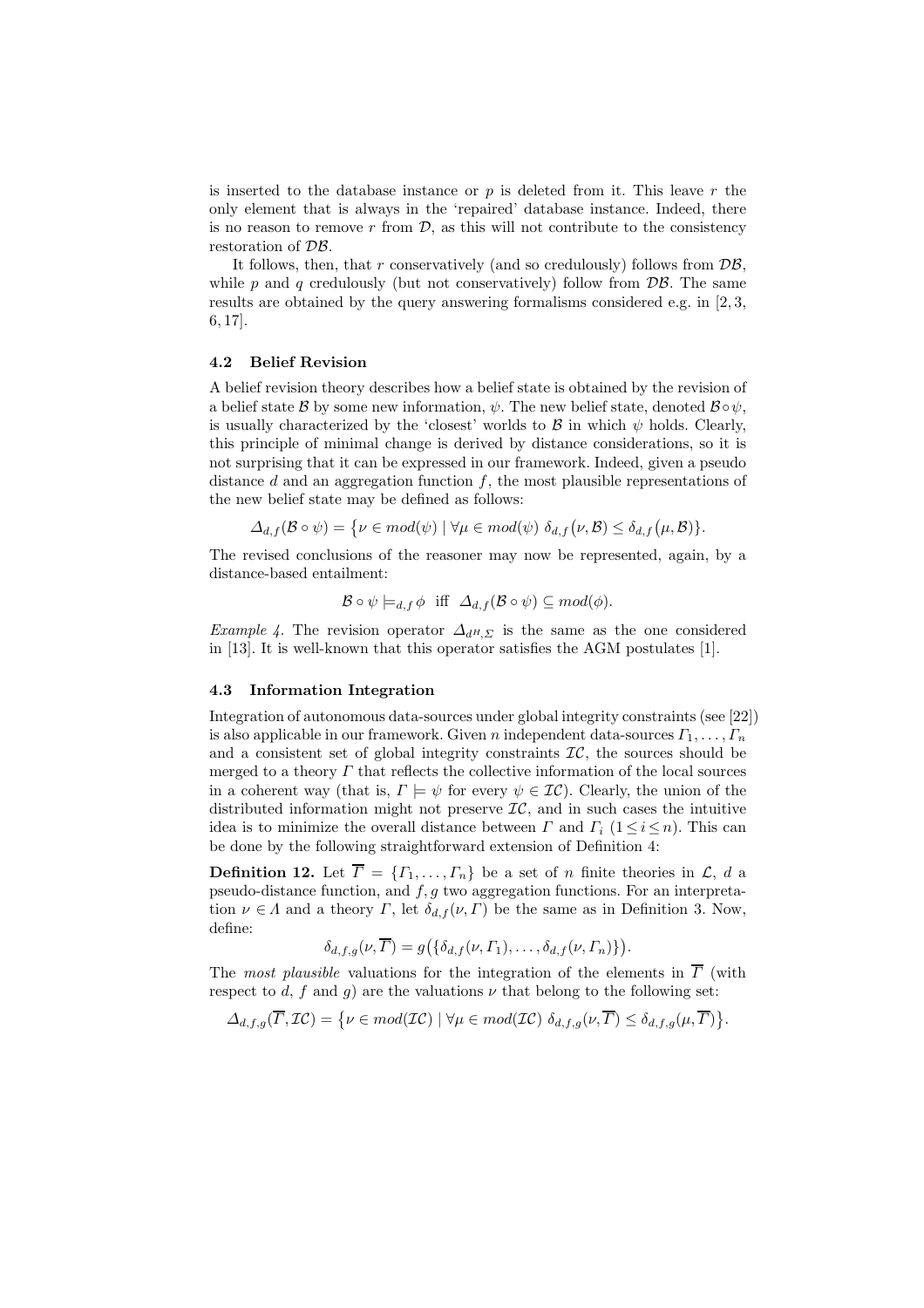Information integration is now definable as a direct extension of Definition 5:

**Definition 13.**  $\overline{\Gamma}, \mathcal{IC} \models_{d,f,q} \psi$  iff  $\Delta_{d,f,q}(\overline{\Gamma}, \mathcal{IC}) \subseteq mod(\psi)$ .

Example 5. [22] Four flat co-owners discuss the construction of a swimming pool  $(s)$ , a tennis-court  $(t)$  and a private car-park  $(p)$ . It is also known that an investment in two or more items will increase the rent  $(r)$ , otherwise the rent will not be changed. The opinions of the owners are represented by the following four data-sources:  $\Gamma_1 = \Gamma_2 = \{s, t, p\}, \Gamma_3 = \{\neg s, \neg t, \neg p, \neg r\}, \text{ and}$  $\Gamma_4 = \{t, p, \neg r\}$ <sup>8</sup> The impact on the rent may be represented by the integrity constraint  $\mathcal{IC} = \{r \leftrightarrow ((s \wedge t) \vee (s \wedge p) \vee (t \wedge p))\}$ . Note that although the opinion of owner 4 violates the integrity constraint (while the solution must preserve the constraint), it is still taken into account.

Consider now two merging contexts in which d is the drastic distance and  $f$  is the summation function. The difference is that according to one merging context the summation of the distances to the source is minimized (i.e.,  $g = \Sigma$ ), and in the other context minimization of maximal distances is used for choosing optimal solutions (that is,  $g = \max$ ). The models of  $\mathcal{IC}$  and their distances to  $\overline{\Gamma} = \{\Gamma_1, \ldots, \Gamma_4\}$  are listed below.

|         | $\boldsymbol{s}$ |  | $\sim$ | $\Sigma$ , $\Sigma$ | $O_dU_{,\Sigma,\max}$ |           | $\mathcal{S}_{0}$ |  | $O_dU, \Sigma, \Sigma$ | $O_dU_{\sqrt{\sum_{i}}max}$ |
|---------|------------------|--|--------|---------------------|-----------------------|-----------|-------------------|--|------------------------|-----------------------------|
|         |                  |  |        | Ð                   |                       | $\nu_5$   |                   |  |                        |                             |
| $\nu_2$ |                  |  |        |                     |                       | $\nu_6$   |                   |  |                        |                             |
| $\nu_3$ |                  |  |        |                     |                       | $\nu_{7}$ |                   |  |                        |                             |
| $\nu_4$ |                  |  |        |                     |                       | $\nu_8$   |                   |  |                        |                             |

The most plausible interpretations in each merging context are determined by the minimal values in the two right-most columns. It follows that according to the first context  $\nu_1$  is the (unique) most-plausible interpretation for the merging, thus:  $\overline{\Gamma}, \mathcal{IC} \models_{d^U, \Sigma, \Sigma} s \wedge t \wedge p$ , and so the owners decide to build all the three facilities (and the rent increases). In the other context we have three optimal interpretations, as  $\Delta_{d^U,\Sigma,\max}(\overline{\Gamma},\mathcal{IC}) = \{\nu_4,\nu_6,\nu_7\}$ . This implies that only one out of the three facilities will be built, and so the rent will remain the same.

See [21, 22] for detailed discussions on distance operators for merging constraint belief-bases and some corresponding complexity results.

## 5 Multiple-valued semantics

Our framework can be easily extended to multiple-valued semantics. In this case, the underlying semantics is given by multiple-valued structures, which are triples of the form  $S = \langle V, O, D \rangle$ , where V is the set of the truth values, O is a set of operations on V that correspond to the connectives in the language  $\mathcal{L}$ , and  $\mathcal{D}$  is a nonempty proper subset of  $V$ , representing the *designated* values of  $V$ , i.e., those

<sup>&</sup>lt;sup>8</sup> Here,  $q \in \overline{\Gamma_i}$  denotes that owner i supports q and  $\neg q \in \Gamma_i$  denotes that i is against q.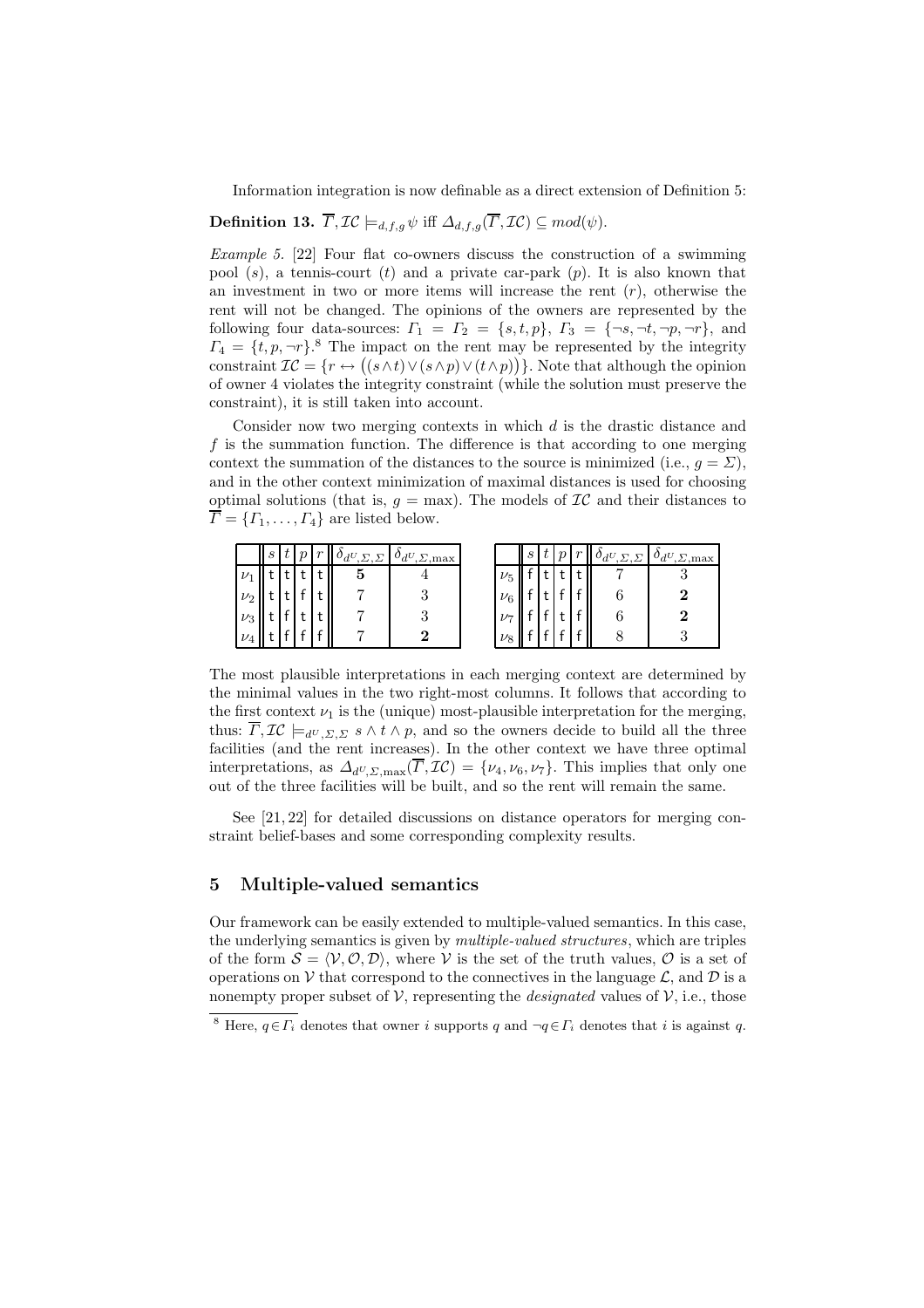that correspond to true assertions. In this setting, V-interpretations are functions from the atomic formulas to  $V$ , and their extensions to complex formulas are as usual. A V-valuation  $\nu$  is an S-model of  $\Gamma$  if  $\nu(\psi) \in \mathcal{D}$  for every  $\psi \in \Gamma$ . The set of S-models of  $\Gamma$  is denoted by  $mod^{\mathcal{S}}(\Gamma)$ .

The notions of basic S-entailments and distance-based entailments are the obvious generalizations to the multiple-valued case of the corresponding definitions for the two-valued case:  $\Gamma \models^{\mathcal{S}} \psi$  iff every *S*-model of  $\Gamma$  is an *S*-model of  $\psi$ . For a pseudo distance function d and an aggregation function f,  $\Gamma \models^{\mathcal{S}}_{d,f} \psi$ iff  $\Delta_{d,f}(\Gamma) \subseteq \text{mod}^{\mathcal{S}}(\psi)$ . The only difference from the two-valued case is that now  $\Delta_{d,f}(\Gamma)$  is defined with respect to V-valued interpretations rather than two-valued ones.

Multiple-valued settings, such as the three-valued frameworks of Kleene [20] and Priest [29], Belnap's four-valued structure [8], (bi)lattice-valued logics [5], fuzzy logics [19], and so forth, open the door to the introduction of many new distance functions. For instance, in the three-valued case, where a middle element m is added to the classical values t and f, a natural generalization of the Hamming distance  $d^H$  (Definition 1) may be defined by associating the values  $1, \frac{1}{2}$ , and 0 with t, m, and f (respectively), and letting  $d_3^H(\nu,\mu) = \sum_{p \in \text{Atoms}} |\nu(p) - \mu(p)|$ . This function is used, e.g., in [14] for defining (three-valued) integration systems.

## 6 Conclusion

The principle of minimal change is a primary motif in commonsense reasoning, and it is often implicitly derived by distance considerations. In this paper we introduced a simple and natural framework for representing this principle in an explicit way, and explored the main logical properties of the corresponding consequence relations. It is shown that such entailments sustain different aspects of human thinking, such as non-monotonicity, paraconsistency, and rationality. A number of applications are also considered.

#### References

- 1. C. E. Alchourrón, P. Gärdenfors, and D. Makinson. On the logic of theory change: Partial meet contraction and revision function. Journal of Symbolic Logic, 50:510– 530, 1985.
- 2. M. Arenas, L. Bertossi, and J. Chomicki. Consistent query answers in inconsistent databases. In Proc. PODS'99, pages 68–79, 1999.
- 3. M. Arenas, L. Bertossi, and J. Chomicki. Answer sets for consistent query answering in inconsistent databases. Theory and Practice of Logic Programming, 3(4–5):393–424, 2003.
- 4. O. Arieli. Distance-based semantics for multiple-valued logics. In Proc. 11th Int. Workshop on Non-Monotonic Reasoning, pages 153–161, 2006.
- 5. O. Arieli and A. Avron. Bilattices and paraconsistency. In Batens et al. [7], pages 11–27.
- 6. O. Arieli, M. Denecker, and M. Bruynooghe. Distance-based repairs of databases. In Proc. JELIA'06, LNAI 4160, pages 43–55. Springer, 2006.